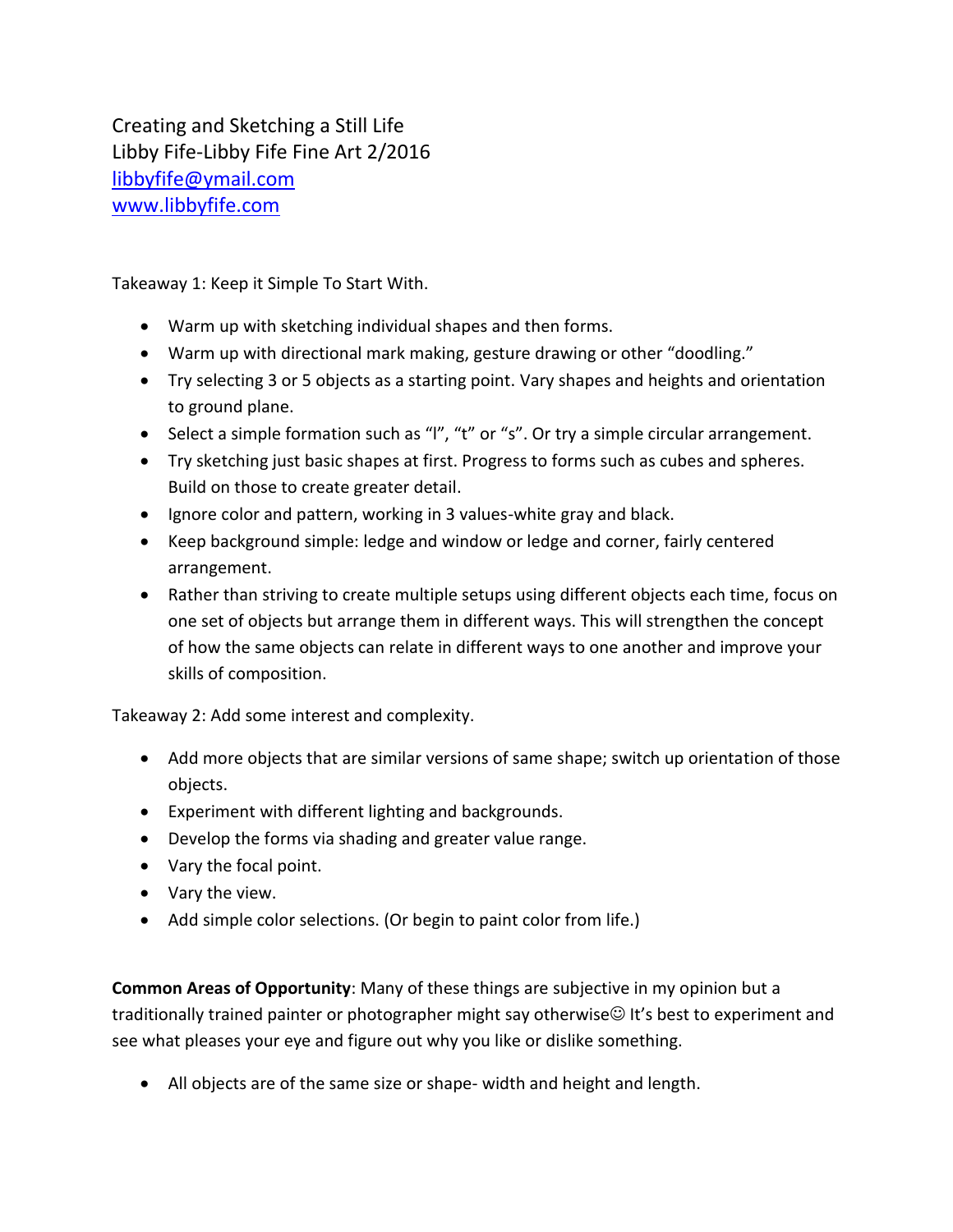- Not enough attention is paid to positive and negative space. Every empty space and object carries some type of "weight." Everything relates to everything else.
- All objects are placed on the same area of plane, all in a row.
- Touching forms create unusual tangents.
- All forms are aligned in the same direction or some forms point awkwardly to other forms.
- Confusion created by using several focal areas.
- Not creating a clear path for the eye to follow.
- Missed opportunity of using the edges of the canvas/paper as part of design.
- All objects don't relate to each other in *some* way. Can relate through subject, line, color, touching, size, shape, etc.
- When painting shadows, forgetting that the shadows themselves can become forms and as such, part of the composition.
- Less can be more and more can be just more or can be better!
- Overlooking unusual subjects that could be interesting.
- Conflicting light sources, particularly if you want to paint or sketch definitive and consistent shadow patterns.
- Objects appear to be bunched up. Try to view objects from overhead position in order to understand how each individual base occupies its own space. As you change your view from looking at the tops of things to looking at the fronts of things, keep in mind that the base of each object is still present and will appear to "overlap" with the bases of the other objects. The trick is to allow for a full expression of that base.
- Try angling square objects with edges rather than sketching head on; it's easier to "see" their bases and to create the forms. Plus, it adds depth.
- Creating depth of space through progression of size, height, overlapping, and moving front to back through the plane.
- Missing an opportunity to link the foreground to the background. Consider interlocking shadow shapes, values or patterns.
- Distinct groupings of objects are created with nothing to link them.

## **Creating a Background**:

- Formal backgrounds: can include regular horizontal or vertical lines, expected ledge and window orientation, expected table orientation, regular patterning, classical drapery folds.
- Informal backgrounds: off enter window frames, off center table arrangements; irregular patterning of drapery or "wallpaper", varied patterning with lines and other marks.